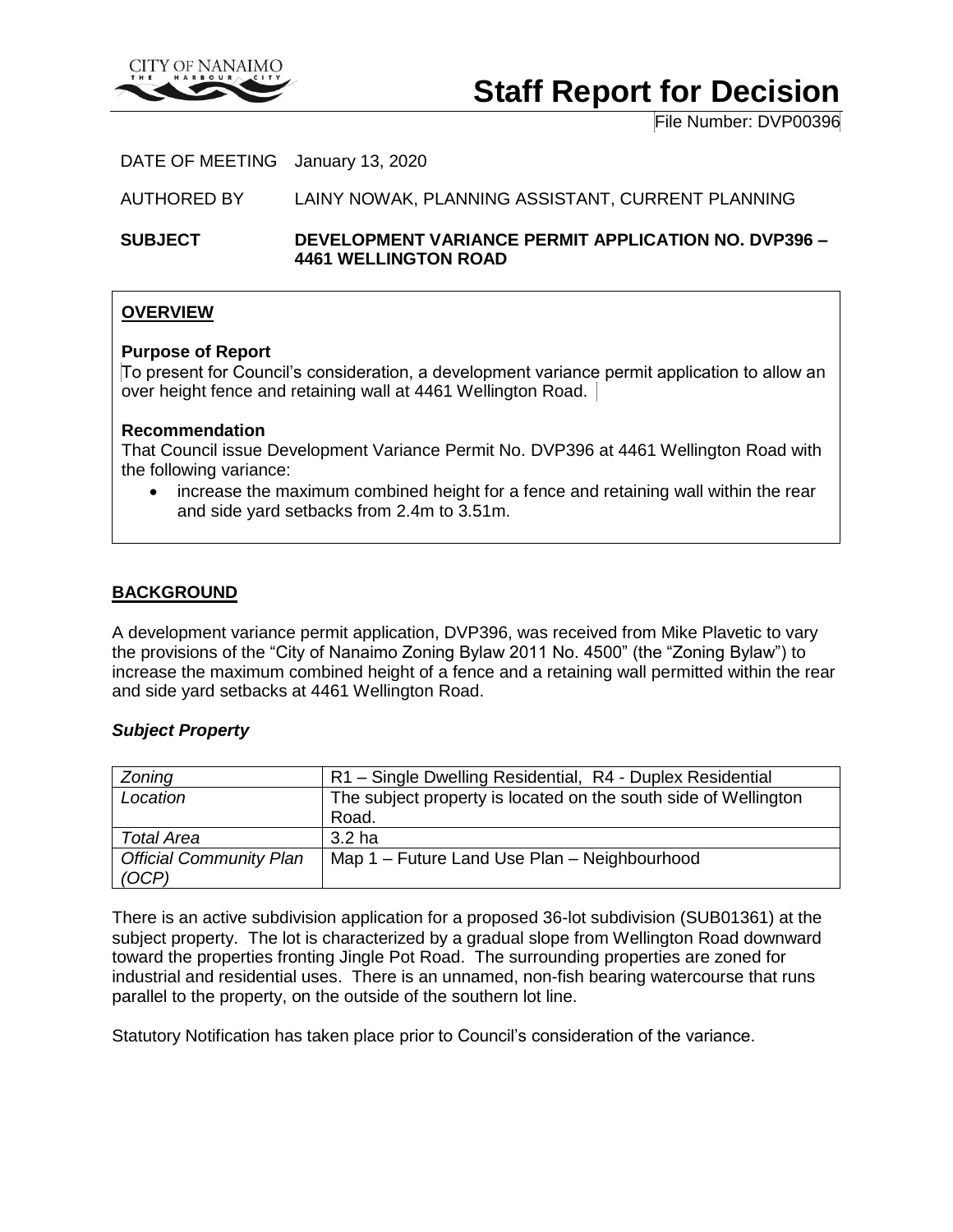

### **DISCUSSION**

#### **Proposed Development**

As part of the subdivision works and to address grade changes between the subject property and the watercourse located to the south, the applicant constructed an approximately 115m-long retaining wall along the rear and west side property line. The Zoning Bylaw considers a retaining wall as a fence for the purposes of regulating height. The existing concrete retaining wall varies in height up to 1.53m and the applicant proposes to add a 1.98m-high wooden fence on top, for a combined height of 3.51m. The retaining wall is located outside the required watercourse setback (3m).

#### **Proposed Variance**

#### *Maximum Fence Height*

The portion of the property where the retaining wall is located is zoned R1. The maximum allowable fence height within the rear and side yard setback in the R1 zone is 2.4m. The proposed combined height of the fence and retaining wall is 3.51m. The proposed variance is 1.11m.

BC Building Code does not require the fence on top of the retaining wall; however, it will provide a safety barrier between the subject property and the adjacent properties where there is a grade change of approximately 1.5m. Increasing the combined fence and retaining wall height to 3.51m is not anticipated to negatively impact the adjacent properties. Staff support the proposed variance.

## **SUMMARY POINTS**

- Development Variance Permit Application No. DVP376 proposes a variance to increase the maximum fence and retaining wall height in the rear and side yard setbacks from 2.4m to 3.51m.
- The variance is not anticipated to negatively impact the adjacent properties.
- Staff support the proposed variance.